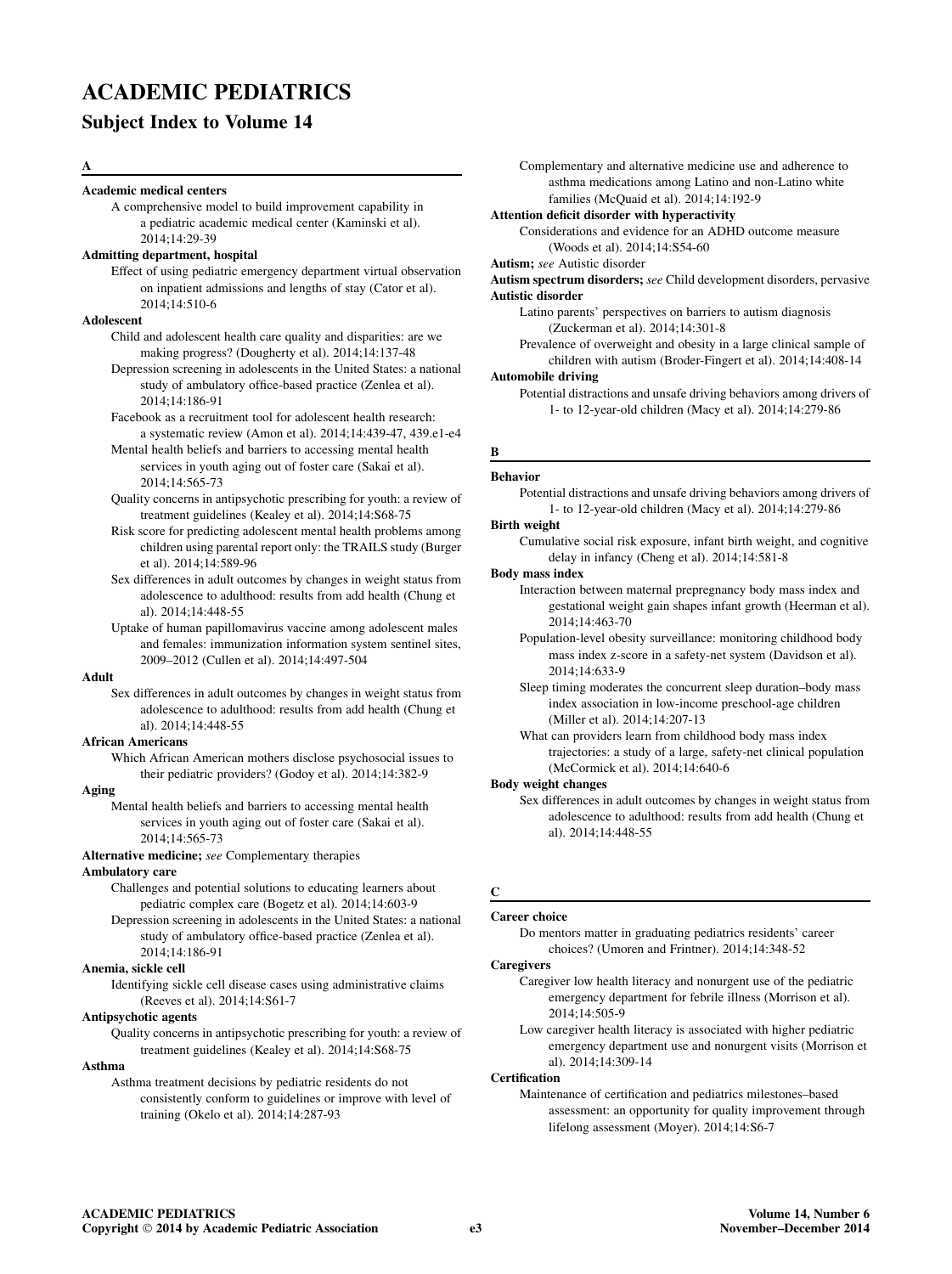### Child

- Advancing children's health care and outcomes through the pediatric quality measures program (Mistry et al). 2014;14:S19-26
- Baby gate–related injuries among children in the United States, 1990–2010 (Cheng et al). 2014;14:256-61
- Child and adolescent health care quality and disparities: are we making progress? (Dougherty et al). 2014;14:137-48
- Children and the patient protection and affordable care act opportunities and challenges in an evolving system (Keller and Chamberlain). 2014;14:225-33
- A CHIPRA quality demonstration grantee's perspective on the child core measure set and quality measurement (Doetsch and Smith). 2014;14:S4-5
- A CHIPRA quality demonstration grantee's perspective on the CHIPRA core measures set: uses, challenges, and the future (Bannister et al). 2014;14:S6-7
- Developing measures for pediatric quality: methods and experiences of the CHIPRA pediatric quality measures program grantees (Byron et al). 2014;14:S27-32
- Differing perceptions regarding quality of life and inpatient treatment goals for children with severe disabilities (Nolan et al). 2014;14:574-80
- The double disability of refugee children (Minhas). 2014;14:8-9
- Exploring innovative approaches and patient-centered outcomes from positive outliers in childhood obesity (Sharifi et al). 2014;14:647-56
- Family impacts among children with autism spectrum disorder: the role of health care quality (Zuckerman et al). 2014;14:398-407
- Family out-of-pocket health care burden and children's unmet needs or delayed health care (Karaca-Mandic et al). 2014;14:101-8
- Financial and nonfinancial burden among families of CSHCN: changes between 2001 and 2009–2010 (Ghandour et al). 2014;14:92-100
- Growing up poor: a pediatric response (Zuckerman). 2014;14:431-5
- The importance of the family voice in quality measure development for children's health care (Allshouse). 2014;14:S8-9
- The importance of the pediatric quality measurement program in advancing children's health care: a view from children's hospitals (Miller et al). 2014;14:S12-14
- Injuries among children with autism spectrum disorder (Jain et al). 2014;14:390-7
- Keeping children safe and well: an APA symphony in four movements (Jaffe). 2014;14:109-14
- Liquid medication dosing errors in children: role of provider counseling strategies (Yin et al). 2014;14:262-70
- The National Children's Study 2014: commentary on a recent national research council/institute of medicine report (McCormick et al). 2014;14:545-6
- Parental limited English proficiency and health outcomes for children with special health care needs: a systematic review (Eneriz-Wiemer). 2014;14:128-36
- Parental psychological distress and children's mental health: results of a national survey (Amrock and Weitzman). 2014;14:375-81
- Parents' obesity-related behavior and confidence to support behavioral change in their obese child: data from the STAR study (Arsenault et al). 2014;14:456-62
- Policy, politics, and procedure: our role in building systems that improve the health of children (Keller). 2014;14:425-9
- Population-level obesity surveillance: monitoring childhood body mass index z-score in a safety-net system (Davidson et al). 2014;14:633-9
- Potential distractions and unsafe driving behaviors among drivers of 1- to 12-year-old children (Macy et al). 2014;14:279-86
- Predictors of unmet dental need in children with autism spectrum disorder: results from a national sample (McKinney et al). 2014;14:625-32
- Prevalence of overweight and obesity in a large clinical sample of children with autism (Broder-Fingert et al). 2014;14: 408-14
- The relative roles of types of extracurricular activity on smoking and drinking initiation among tweens (Adachi-Mejia et al). 2014;14:271-8
- Risk score for predicting adolescent mental health problems among children using parental report only: the TRAILS study (Burger et al). 2014;14:589-96
- Systematic evidence-based quality measurement life-cycle approach to measure retirement in CHIPRA (Dougherty et al). 2014;14:S97-103
- Using Medicaid and CHIP claims data to support pediatric quality measurement: lessons from 3 centers of excellence in measure development (Gidengil et al). 2014;14:S76-81
- What can providers learn from childhood body mass index trajectories: a study of a large, safety-net clinical population (McCormick et al). 2014;14:640-6

## Child, preschool

Sleep timing moderates the concurrent sleep duration–body mass index association in low-income preschool-age children (Miller et al). 2014;14:207-13

## Child development disorders, pervasive

- Family impacts among children with autism spectrum disorder: the role of health care quality (Zuckerman et al). 2014;14:398-407 Injuries among children with autism spectrum disorder (Jain et al).
- 2014;14:390-7
- Predictors of unmet dental need in children with autism spectrum disorder: results from a national sample (McKinney et al). 2014;14:625-32

## Child welfare

Health status and type of out-of-home placement: informal kinship care in an investigated sample (Stein et al). 2014;14:559-64

# Children; see Child

## Clinical clerkship

- Changes to pediatric clerkships' nighttime structure after introduction of the 2011 ACGME resident duty hour standards (Smith and Stevenson). 2014;14:155-8
- Setting standards to determine core clerkship grades in pediatrics (Dudas and Barone). 2014;14:294-300
- Use of simulation-based education: a national survey of pediatric clerkship directors (Vukin et al). 2014;14:369-74

### Clinical trials data monitoring committees

- Optimizing clinical competency committee work through taking advantage of overlap across milestones (Schumacher et al). 2014;14:436-8
- Population-level obesity surveillance: monitoring childhood body mass index z-score in a safety-net system (Davidson et al). 2014;14:633-9

## Cognition

Cumulative social risk exposure, infant birth weight, and cognitive delay in infancy (Cheng et al). 2014;14:581-8

## Communication

Domain of competence: interpersonal and communication skills (Benson). 2014;14:S55-65

### Community health services

Residency exposures and anticipated future involvement in community settings (Goldshore et al). 2014;14:341-7

### Competency-based education

- Domain of competence: medical knowledge (Englander and Carraccio). 2014;14:S36-7
- Domain of competence: systems-based practice (Guralnick). 2014;14:S70-9

### Complementary therapies

- Complementary and alternative medicine use and adherence to asthma medications among Latino and non-Latino white families (McQuaid et al). 2014;14:192-9
- Correlates of complementary and alternative medicine use in

## a pediatric tertiary pain center (Vinson et al). 2014;14:491-6 Concept formation

Concept and measurement of pediatric value (Forrest and Silber). 2014;14:S33-8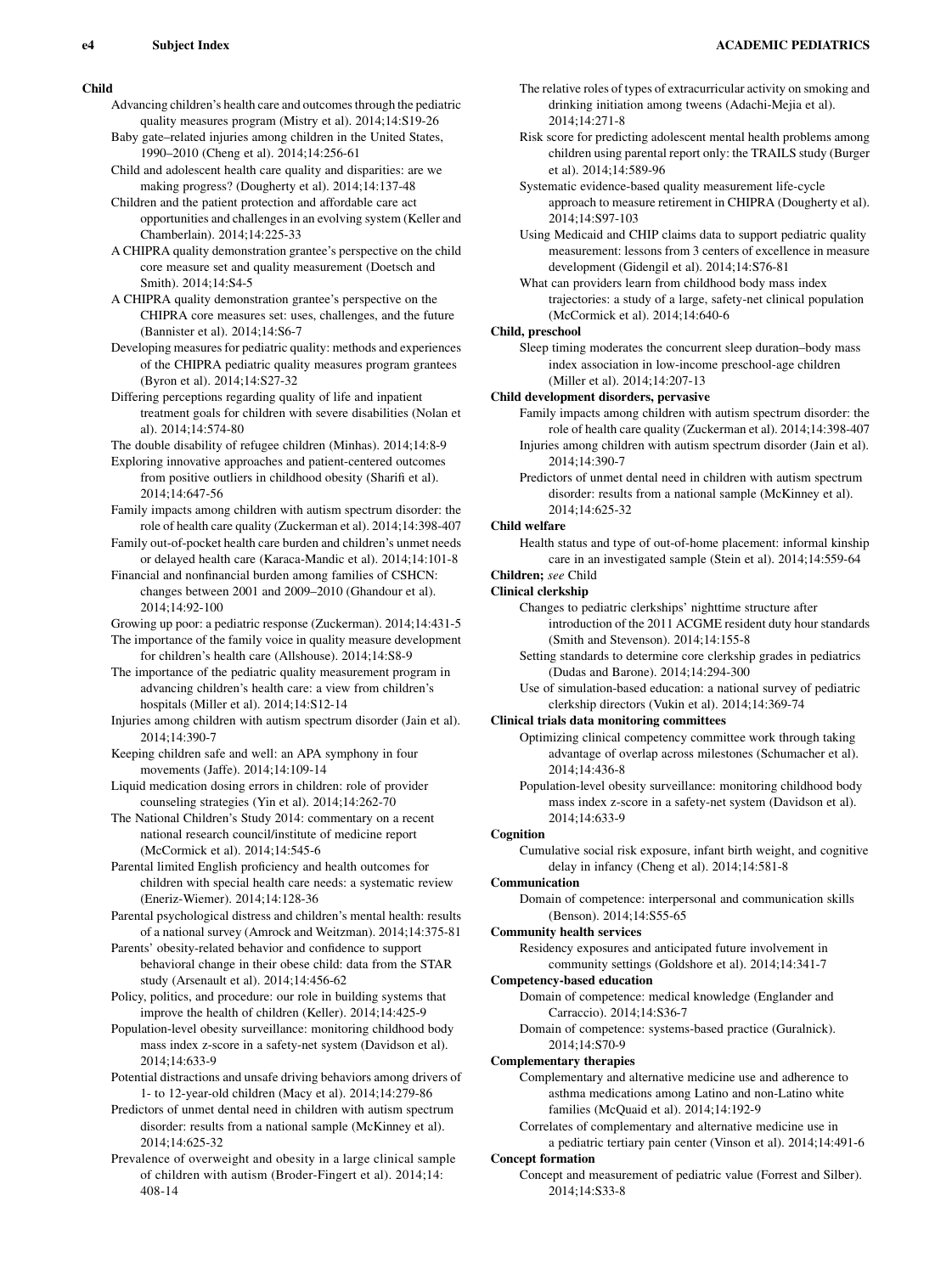## Counseling

- Enhancing the electronic health record to increase counseling and quit-line referral for parents who smoke (Sharifi et al). 2014;14:478-84
- Liquid medication dosing errors in children: role of provider counseling strategies (Yin et al). 2014;14:262-70

## Curriculum

- Can a video curriculum on the social determinants of health affect residents' practice and families' perceptions of care? (Klein et al). 2014;14:159-66
- Developing a quality and safety curriculum for fellows lessons learned from a neonatology fellowship program (Gupta et al). 2014;14:47-53

### D

### Data collection

- Parental psychological distress and children's mental health: results of a national survey (Amrock and Weitzman). 2014;14:375-81 Pediatric resident education in quality improvement (QI): a national survey (Craig et al). 2014;14:54-61
- Quality improvement educational practices in pediatric residency programs: survey of pediatric program directors (Mann et al). 2014;14:23-8
- Use of simulation-based education: a national survey of pediatric clerkship directors (Vukin et al). 2014;14:369-74

### Delivery of health care

- Advancing children's health care and outcomes through the pediatric quality measures program (Mistry et al). 2014;14:S19-26
- Children and the patient protection and affordable care act opportunities and challenges in an evolving system (Keller and Chamberlain). 2014;14:225-33
- Domain of competence: systems-based practice (Guralnick). 2014;14:S70-9
- The importance of the family voice in quality measure development for children's health care (Allshouse). 2014;14:S8-9
- The importance of the pediatric quality measurement program in advancing children's health care: a view from children's hospitals (Miller et al). 2014;14:S12-14

### Depression

Depression screening in adolescents in the United States: a national study of ambulatory office-based practice (Zenlea et al). 2014;14:186-91

#### Disabled children

Differing perceptions regarding quality of life and inpatient treatment goals for children with severe disabilities (Nolan et al). 2014;14:574-80

### Drinking

- Middle school student attitudes about school drinking fountains and water intake (Patel et al). 2014;14:471-7
- The relative roles of types of extracurricular activity on smoking and drinking initiation among tweens (Adachi-Mejia et al). 2014;14:271-8

#### E

### Early medical intervention

Factors associated with early intervention referral and evaluation: a mixed methods analysis (Jimenez et al). 2014;14:315-23

Education

- Education in quality improvement for pediatric practice: an online program to teach clinicians QI (Bundy et al). 2014;14:517-25 Educational scholarship in Academic Pediatrics: reflecting on our
- past and looking forward to our future (Patrick and Gusic). 2014;14:547-8

## Education, medical

Domain of competence: medical knowledge (Englander and Carraccio). 2014;14:S36-7

Educating for quality: quality improvement as an activity of daily learning to improve educational and patient outcomes (Co). 2014;14:1-3

- Pediatric education across the continuum: what continuum? (Roberts). 2014;14:325-9
- Pediatric residency program handover: before and after the ACGME requirement (Held et al). 2014;14:610-6
- Pediatric resident education in quality improvement (QI): a national survey (Craig et al). 2014;14:54-61
- Placing faculty development front and center in a multisite educational initiative: lessons from the I-PASS handoff study (O'Toole et al). 2014;14:221-4
- Quality improvement educational practices in pediatric residency programs: survey of pediatric program directors (Mann et al). 2014;14:23-8

Training pediatric residents to provide parent education: a randomized controlled trial (McCormick et al). 2014;14: 353-60

- Transition care: future directions in education, health policy, and outcomes research (Sharma et al). 2014;14:120-7
- Use of simulation-based education: a national survey of pediatric clerkship directors (Vukin et al). 2014;14:369-74

#### Electronic health records

- Addressing electronic clinical information in the construction of quality measures (Bailey et al). 2014;14:S82-9
- Enhancing the electronic health record to increase counseling and quit-line referral for parents who smoke (Sharifi et al). 2014;14:478-84

#### Emergencies

Yes, there are developmental emergencies (Shulman). 2014;14: 554-5

Emergency department; see Emergency service, hospital

### Emergency service, hospital

- Caregiver low health literacy and nonurgent use of the pediatric emergency department for febrile illness (Morrison et al). 2014;14:505-9
- Effect of using pediatric emergency department virtual observation on inpatient admissions and lengths of stay (Cator et al). 2014;14:510-6
- The greater good: how supervising physicians make entrustment decisions in the pediatric emergency department (Tiyyagura et al). 2014;14:597-602
- Impact of newborn follow-up visit timing on subsequent ED visits and hospital readmissions: an instrumental variable analysis (O'Donnell). 2014;14:84-91
- Low caregiver health literacy is associated with higher pediatric emergency department use and nonurgent visits (Morrison et al). 2014;14:309-14

## F Faculty

Placing faculty development front and center in a multisite educational initiative: lessons from the I-PASS handoff study (O'Toole et al). 2014;14:221-4

#### Family

- Can a video curriculum on the social determinants of health affect residents' practice and families' perceptions of care? (Klein et al). 2014;14:159-66
- Complementary and alternative medicine use and adherence to asthma medications among Latino and non-Latino white families (McQuaid et al). 2014;14:192-9
- Family-centered rounds in theory and practice: an ethnographic case study (Subramony et al). 2014;14:200-6
- Family impacts among children with autism spectrum disorder: the role of health care quality (Zuckerman et al). 2014;14:398-407
- Family out-of-pocket health care burden and children's unmet needs or delayed health care (Karaca-Mandic et al). 2014;14:101-8
- Financial and nonfinancial burden among families of CSHCN: changes between 2001 and 2009–2010 (Ghandour et al). 2014;14:92-100
- The importance of the family voice in quality measure development for children's health care (Allshouse). 2014;14:S8-9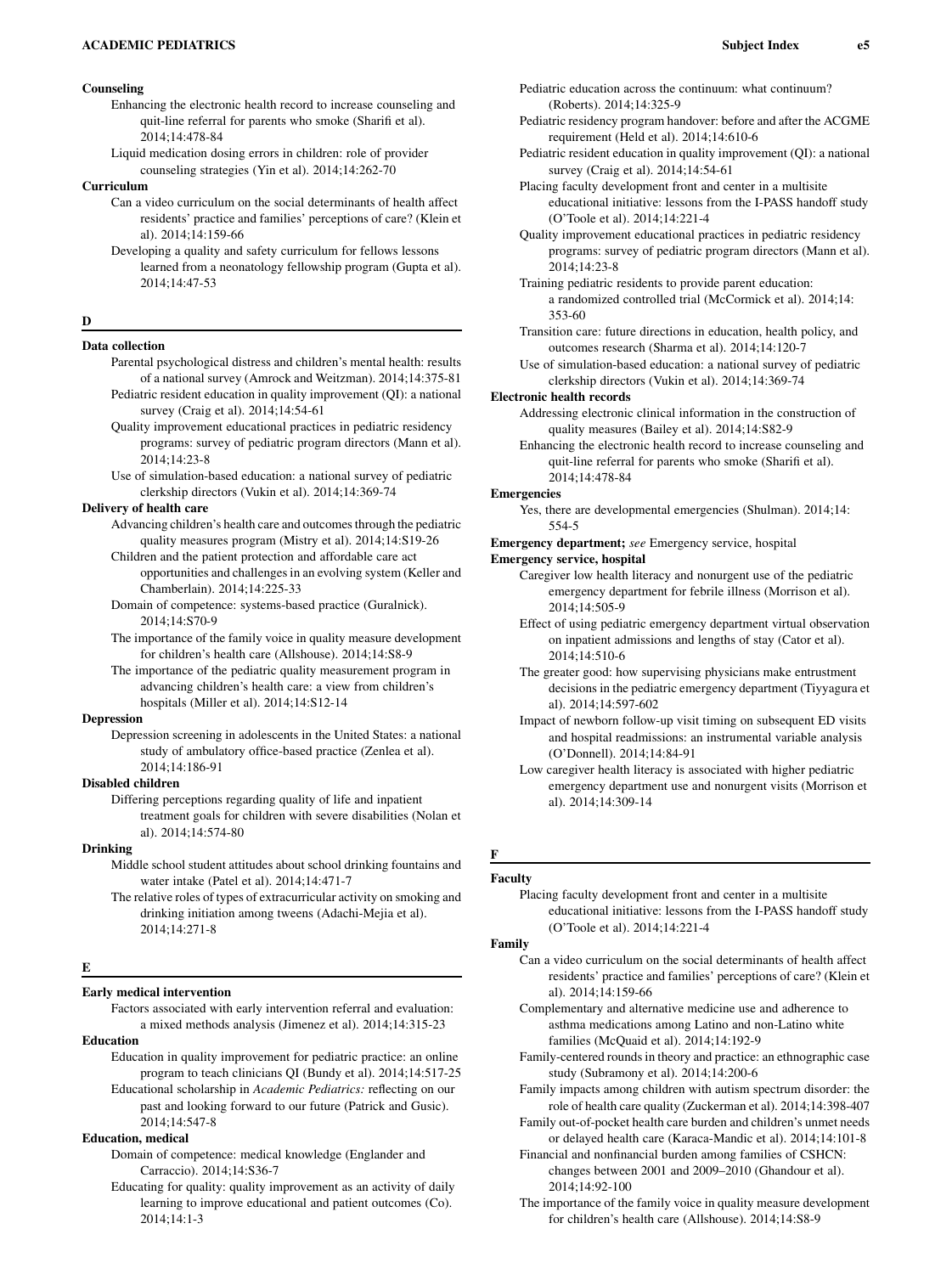Predictors of resident satisfaction in caring for limited English proficient families: a multisite study (Hernandez et al). 2014;14:173-80

The research home: partnering with families (Hoberman). 2014;14:549-53

### Febrile neutropenia

Caregiver low health literacy and nonurgent use of the pediatric emergency department for febrile illness (Morrison et al). 2014;14:505-9

### Fellowships and scholarships

Educational scholarship in Academic Pediatrics: reflecting on our past and looking forward to our future (Patrick and Gusic). 2014;14:547-8

### Financial burden

Financial and nonfinancial burden among families of CSHCN: changes between 2001 and 2009–2010 (Ghandour et al). 2014;14:92-100

#### Foster home care

Health status and type of out-of-home placement: informal kinship care in an investigated sample (Stein et al). 2014;14:559-64

Kinship care (Szilagyi). 2014;14:543-4

Mental health beliefs and barriers to accessing mental health services in youth aging out of foster care (Sakai et al). 2014;14:565-73

### G

### General practice, dental

Oral health opinions and practices of pediatricians: updated results from a national survey (Quinonez et al). 2014;14:617-24

## Genomics

Genomics, personalized medicine, and pediatrics (Feero and Guttmacher). 2014;14:14-22

### Gestational age

Interaction between maternal prepregnancy body mass index and gestational weight gain shapes infant growth (Heerman et al). 2014;14:463-70

### $\mathbf H$

### Health care burden

Family out-of-pocket health care burden and children's unmet needs or delayed health care (Karaca-Mandic et al). 2014;14:101-8

### Health care costs

School-located influenza vaccination with third-party billing: outcomes, cost, and reimbursement (Kempe et al). 2014;14:234-40

## Health educators

Challenges and potential solutions to educating learners about pediatric complex care (Bogetz et al). 2014;14:603-9

### Health literacy

Caregiver low health literacy and nonurgent use of the pediatric emergency department for febrile illness (Morrison et al). 2014;14:505-9

Low caregiver health literacy is associated with higher pediatric emergency department use and nonurgent visits (Morrison et al). 2014;14:309-14

### Health policy

Transition care: future directions in education, health policy, and outcomes research (Sharma et al). 2014;14:120-7

### Health services accessibility

Family out-of-pocket health care burden and children's unmet needs or delayed health care (Karaca-Mandic et al). 2014;14:101-8

Financial and nonfinancial burden among families of CSHCN: changes between 2001 and 2009–2010 (Ghandour et al). 2014;14:92-100

Parental limited English proficiency and health outcomes for children with special health care needs: a systematic review (Eneriz-Wiemer). 2014;14:128-36

### Health services research

An AHRQ and CMS perspective on the pediatric quality measures program (Dougherty et al). 2014;14:S17-8

Facebook as a recruitment tool for adolescent health research: a systematic review (Amon et al). 2014;14:439-47, 439.e1-e4

### Health status

Health status and type of out-of-home placement: informal kinship care in an investigated sample (Stein et al). 2014;14:559-64

## Healthcare disparities

Child and adolescent health care quality and disparities: are we making progress? (Dougherty et al). 2014;14:137-48

Reframing the disparities agenda: a time to rethink, a time to focus (Horn and Mendoza). 2014;14:115-6

### Hispanic Americans

Latino parents' perspectives on barriers to autism diagnosis (Zuckerman et al). 2014;14:301-8

#### **Hospitalists**

Determinants of career satisfaction among pediatric hospitalists: a qualitative exploration (Leyenaar et al). 2014;14:361-8

### Hospitals

I

The importance of the pediatric quality measurement program in advancing children's health care: a view from children's hospitals (Miller et al). 2014;14:S12-14

### Immunization

- Evaluating Washington State's immunization information system as a research tool (Jackson et al). 2014;14:71-6
- Novel immunization reminder/recall approaches: rural and urban differences in parent perceptions (Saville et al). 2014;14: 249-55

Provider attitudes toward public-private collaboration to improve immunization reminder/recall: a mixed-methods study (Albright et al). 2014;14:62-70

### In Memoriam

Joel J. Alpert, MD (1930–2013) (Zuckerman). 2014;14:430 Income

Sleep timing moderates the concurrent sleep duration–body mass index association in low-income preschool-age children (Miller et al). 2014;14:207-13

#### Individualized medicine

Genomics, personalized medicine, and pediatrics (Feero and Guttmacher). 2014;14:14-22

#### Infant

Cumulative social risk exposure, infant birth weight, and cognitive delay in infancy (Cheng et al). 2014;14:581-8

Interaction between maternal prepregnancy body mass index and gestational weight gain shapes infant growth (Heerman et al). 2014;14:463-70

#### Infant, newborn

Factors associated with timing of first outpatient visit after newborn hospital discharge (O'Donnell). 2014;14:77-83

Impact of newborn follow-up visit timing on subsequent ED visits and hospital readmissions: an instrumental variable analysis (O'Donnell). 2014;14:84-91

#### Influenza, human

School-located influenza vaccination: can collaborative efforts go the distance? (Humiston et al). 2014;14:219-20

School-located influenza vaccination with third-party billing: outcomes, cost, and reimbursement (Kempe et al). 2014;14:234-40

School-located influenza vaccination with third-party billing: what do parents think? (Kempe et al). 2014;14:241-8

### Injury; see Wounds and injuries

### **Inpatients**

- Differing perceptions regarding quality of life and inpatient treatment goals for children with severe disabilities (Nolan et al). 2014;14:574-80
- Effect of using pediatric emergency department virtual observation on inpatient admissions and lengths of stay (Cator et al). 2014;14:510-6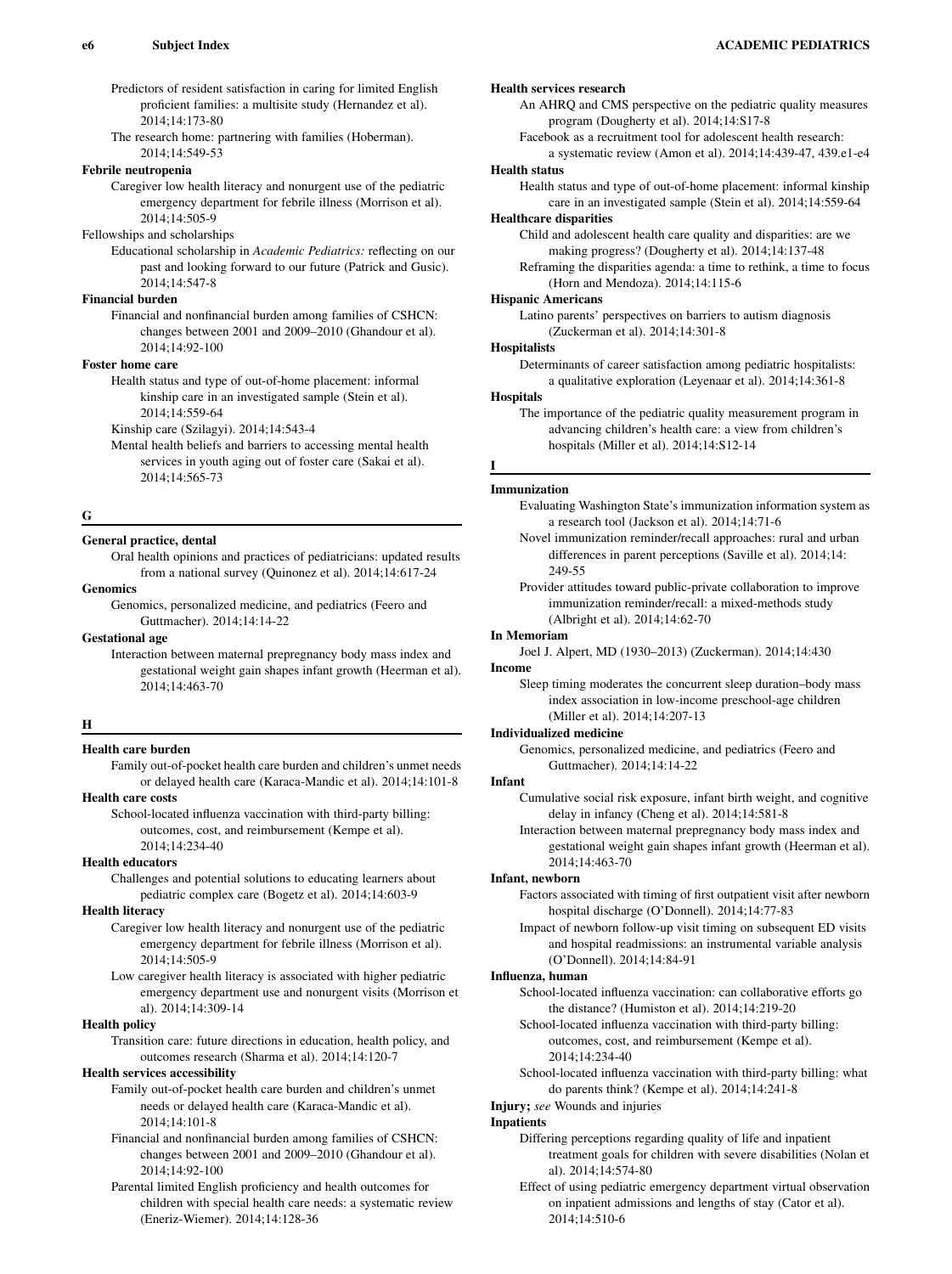## Insurance, health

- A CHIPRA quality demonstration grantee's perspective on the child core measure set and quality measurement (Doetsch and Smith). 2014;14:S4-5
- A CHIPRA quality demonstration grantee's perspective on the CHIPRA core measures set: uses, challenges, and the future (Bannister et al). 2014;14:S6-7
- Developing measures for pediatric quality: methods and experiences of the CHIPRA pediatric quality measures program grantees (Byron et al). 2014;14:S27-32
- Systematic evidence-based quality measurement life-cycle approach to measure retirement in CHIPRA (Dougherty et al). 2014;14:S97-103
- Using Medicaid and CHIP claims data to support pediatric quality measurement: lessons from 3 centers of excellence in measure development (Gidengil et al). 2014;14:S76-81

### Intensive care, neonatal

Challenges to measuring variation in readmission rates of neonatal intensive care patients (Lorch et al). 2014;14:S47-53

### Internship and residency

- The 2011 ACGME standards: impact reported by graduating residents on the working and learning environment (Schumacher et al). 2014;14:149-54
- Assessing and managing the social determinants of health: defining an entrustable professional activity to assess residents' ability to meet societal needs (Klein et al). 2014;14:10-3

Asthma treatment decisions by pediatric residents do not consistently conform to guidelines or improve with level of training (Okelo et al). 2014;14:287-93

Burnout in pediatric residents over a 2-year period: a longitudinal study (Pantaleoni et al). 2014;14:167-72

- Can a video curriculum on the social determinants of health affect residents' practice and families' perceptions of care? (Klein et al). 2014;14:159-66
- Changes to pediatric clerkships' nighttime structure after introduction of the 2011 ACGME resident duty hour standards (Smith and Stevenson). 2014;14:155-8
- Do mentors matter in graduating pediatrics residents' career choices? (Umoren and Frintner). 2014;14:348-52
- Influence of a systems-based approach to prescribing errors in a pediatric resident clinic (Condren et al). 2014;14:485-90
- Pediatric residency program handover: before and after the ACGME requirement (Held et al). 2014;14:610-6
- Pediatric resident education in quality improvement (QI): a national survey (Craig et al). 2014;14:54-61
- The pediatrics milestone pilot project: perspectives of current pediatric residents (Tocco et al). 2014;14:S8-9
- Predictors of resident satisfaction in caring for limited English proficient families: a multisite study (Hernandez et al). 2014;14:173-80
- Quality improvement educational practices in pediatric residency programs: survey of pediatric program directors (Mann et al). 2014;14:23-8
- Quality improvement skills for pediatric residents: from lecture to implementation and sustainability (Philibert et al). 2014;14:40-6
- Residency exposures and anticipated future involvement in community settings (Goldshore et al). 2014;14:341-7
- Simulation Use for Global Away Rotations (SUGAR): preparing residents for emotional challenges abroad—a multicenter study (Butteris et al). 2014;14:533-41
- Training pediatric residents to provide parent education: a randomized controlled trial (McCormick et al). 2014;14: 353-60

## Interpersonal skills; see Social skills

## Inventions

New program requirements present challenges and inspire innovations in med-peds programs (Gardner et al). 2014;14:556-8

```
J
```
## Job satisfaction

Determinants of career satisfaction among pediatric hospitalists: a qualitative exploration (Leyenaar et al). 2014;14:361-8

### K

#### Kinship care; see Foster home care

#### Knowledge

Domain of competence: medical knowledge (Englander and Carraccio). 2014;14:S36-7

## L

## Latino; see Hispanic Americans

#### Learning

- The 2011 ACGME standards: impact reported by graduating residents on the working and learning environment (Schumacher et al). 2014;14:149-54
- Creating a continuum of learning (Aschenbrener). 2014;14:S4-5
- Developing a quality and safety curriculum for fellows lessons learned from a neonatology fellowship program (Gupta et al). 2014;14:47-53
- Domain of competence: practice-based learning and improvement (Burke et al). 2014;14:S38-54
- Educating for quality: quality improvement as an activity of daily learning to improve educational and patient outcomes (Co). 2014;14:1-3

#### Lectures

Quality improvement skills for pediatric residents: from lecture to implementation and sustainability (Philibert et al). 2014;14:40-6

#### Legislation as topic

Legislative advocacy: evaluation of a grand rounds intervention for pediatricians (Bensen et al). 2014;14:181-5

### Length of stay

Effect of using pediatric emergency department virtual observation on inpatient admissions and lengths of stay (Cator et al). 2014;14:510-6

#### Life cycle stages

Systematic evidence-based quality measurement life-cycle approach to measure retirement in CHIPRA (Dougherty et al). 2014;14:S97-103

## M

## Medicaid

Using Medicaid and CHIP claims data to support pediatric quality measurement: lessons from 3 centers of excellence in measure development (Gidengil et al). 2014;14:S76-81

## Medication adherence

Complementary and alternative medicine use and adherence to asthma medications among Latino and non-Latino white families (McQuaid et al). 2014;14:192-9

## Medication errors

Influence of a systems-based approach to prescribing errors in a pediatric resident clinic (Condren et al). 2014;14:485-90 Liquid medication dosing errors in children: role of provider

counseling strategies (Yin et al). 2014;14:262-70

## Medicine

New program requirements present challenges and inspire innovations in med-peds programs (Gardner et al). 2014;14:556-8

### Mental health

The current and ideal state of mental health training: pediatric program director perspectives (Green et al). 2014;14:526-32

Mental health beliefs and barriers to accessing mental health services in youth aging out of foster care (Sakai et al). 2014;14:565-73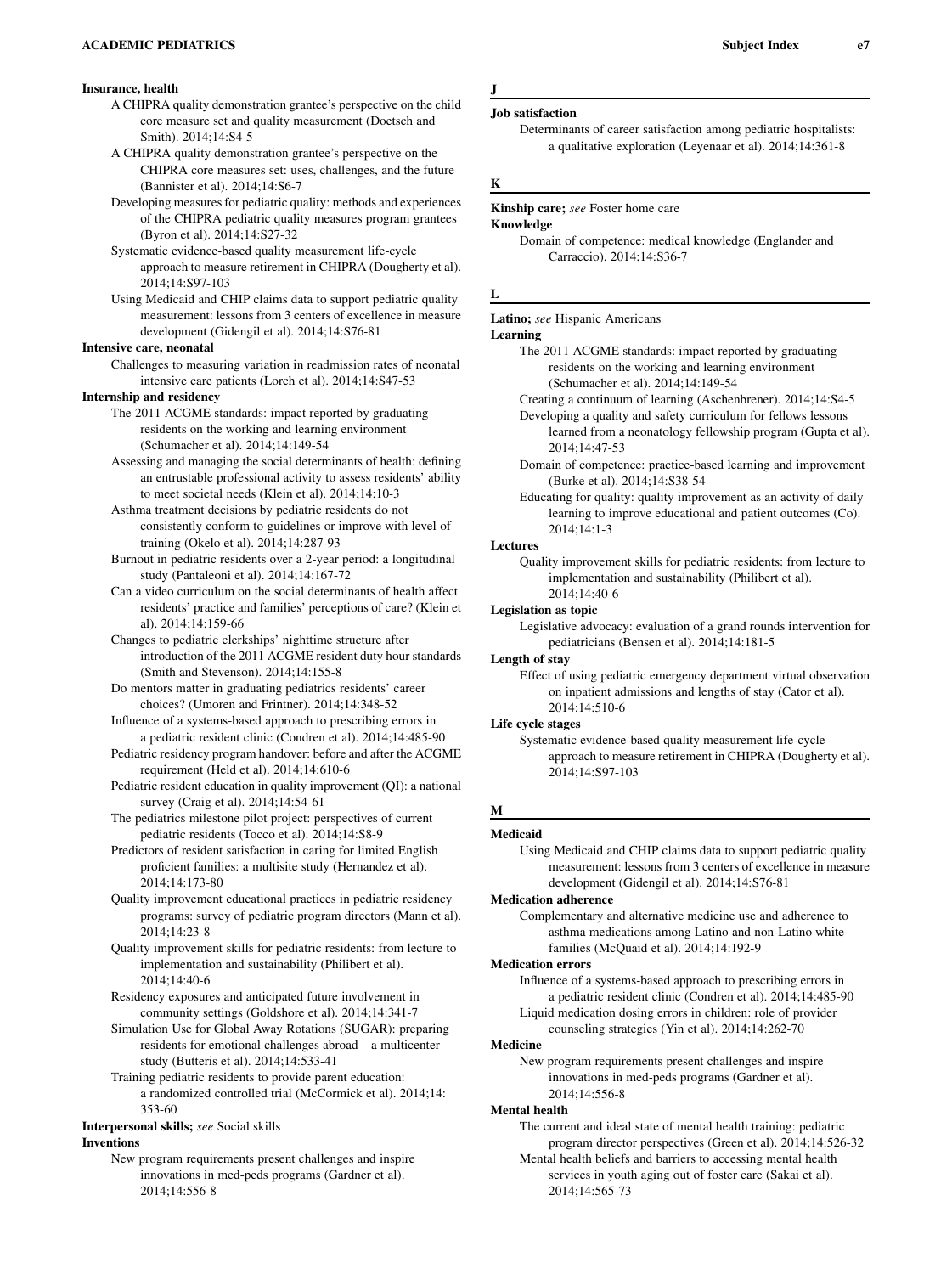Parental psychological distress and children's mental health: results of a national survey (Amrock and Weitzman). 2014;14:375-81

Risk score for predicting adolescent mental health problems among children using parental report only: the TRAILS study (Burger et al). 2014;14:589-96

### Mental health services

Mental health beliefs and barriers to accessing mental health services in youth aging out of foster care (Sakai et al). 2014;14:565-73

### **Mentors**

Do mentors matter in graduating pediatrics residents' career choices? (Umoren and Frintner). 2014;14:348-52

The value of speed mentoring in a pediatric academic organization (Serwint et al). 2014;14:335-40

### **Mothers**

Which African American mothers disclose psychosocial issues to their pediatric providers? (Godoy et al). 2014;14:382-9

### N

## Neonatology

Developing a quality and safety curriculum for fellows lessons learned from a neonatology fellowship program (Gupta et al). 2014;14:47-53

## Nurse clinicians

Education in quality improvement for pediatric practice: an online program to teach clinicians QI (Bundy et al). 2014;14:517-25

## O

**Obesity** Exploring innovative approaches and patient-centered outcomes from positive outliers in childhood obesity (Sharifi et al). 2014;14:647-56

Parents' obesity-related behavior and confidence to support behavioral change in their obese child: data from the STAR study (Arsenault et al). 2014;14:456-62

Population-level obesity surveillance: monitoring childhood body mass index z-score in a safety-net system (Davidson et al). 2014;14:633-9

Prevalence of overweight and obesity in a large clinical sample of children with autism (Broder-Fingert et al). 2014;14:408-14

### Oral health

Oral health opinions and practices of pediatricians: updated results from a national survey (Quinonez et al). 2014;14:617-24

#### Outcome assessment (health care)

- Advancing children's health care and outcomes through the pediatric quality measures program (Mistry et al). 2014;14:S19-26
- Considerations and evidence for an ADHD outcome measure (Woods et al). 2014;14:S54-60
- Parental limited English proficiency and health outcomes for children with special health care needs: a systematic review (Eneriz-Wiemer). 2014;14:128-36
- School-located influenza vaccination with third-party billing: outcomes, cost, and reimbursement (Kempe et al). 2014;14:234-40
- Sex differences in adult outcomes by changes in weight status from adolescence to adulthood: results from add health (Chung et al). 2014;14:448-55

## **Outpatients**

Factors associated with timing of first outpatient visit after newborn hospital discharge (O'Donnell). 2014;14:77-83

**Overweight** 

Prevalence of overweight and obesity in a large clinical sample of children with autism (Broder-Fingert et al). 2014;14:408-14

P

## Pain clinics

Correlates of complementary and alternative medicine use in a pediatric tertiary pain center (Vinson et al). 2014;14:491-6

## Papillomavirus vaccines

Uptake of human papillomavirus vaccine among adolescent males and females: immunization information system sentinel sites, 2009–2012 (Cullen et al). 2014;14:497-504

## Parental notification

Risk score for predicting adolescent mental health problems among children using parental report only: the TRAILS study (Burger et al). 2014;14:589-96

### Parents

- Enhancing the electronic health record to increase counseling and quit-line referral for parents who smoke (Sharifi et al). 2014;14:478-84
- Latino parents' perspectives on barriers to autism diagnosis (Zuckerman et al). 2014;14:301-8
- Novel immunization reminder/recall approaches: rural and urban differences in parent perceptions (Saville et al). 2014;14:249-55
- Parental limited English proficiency and health outcomes for children with special health care needs: a systematic review (Eneriz-Wiemer). 2014;14:128-36
- Parental psychological distress and children's mental health: results of a national survey (Amrock and Weitzman). 2014;14:375-81
- Parents' obesity-related behavior and confidence to support behavioral change in their obese child: data from the STAR study (Arsenault et al). 2014;14:456-62

School-located influenza vaccination with third-party billing: what do parents think? (Kempe et al). 2014;14:241-8

### Patient care

Beyond day 30 (Kaye and Johnson). 2014;14:330-1 Domain of competence: patient care (Schumacher et al). 2014;14:S13-35

### Patient discharge

Factors associated with timing of first outpatient visit after newborn hospital discharge (O'Donnell). 2014;14:77-83

### Patient handoff

Pediatric residency program handover: before and after the ACGME requirement (Held et al). 2014;14:610-6

### Patient outcome assessment

Exploring innovative approaches and patient-centered outcomes from positive outliers in childhood obesity (Sharifi et al). 2014;14:647-56

Patient reported outcomes as indicators of pediatric health care quality (Bevans et al). 2014;14:S90-6

### Patient protection and affordable care act

Children and the patient protection and affordable care act opportunities and challenges in an evolving system (Keller and Chamberlain). 2014;14:225-33

### Patient readmission

Challenges to measuring variation in readmission rates of neonatal intensive care patients (Lorch et al). 2014;14:S47-53

Impact of newborn follow-up visit timing on subsequent ED visits and hospital readmissions: an instrumental variable analysis (O'Donnell). 2014;14:84-91

Measuring pediatric hospital readmission rates to drive quality improvement (Nakamura et al). 2014;14:S39-46

## Patient simulation

Simulation Use for Global Away Rotations (SUGAR): preparing residents for emotional challenges abroad—a multicenter study (Butteris et al). 2014;14:533-41

### **Pediatrics**

Advancing children's health care and outcomes through the pediatric quality measures program (Mistry et al). 2014;14:S19-26

- Advancing the science of measurement in pediatric quality of care (Kuhlthau et al). 2014;14:S1-3
- An AHRQ and CMS perspective on the pediatric quality measures program (Dougherty et al). 2014;14:S17-8

Asthma treatment decisions by pediatric residents do not consistently conform to guidelines or improve with level of training (Okelo et al). 2014;14:287-93

Burnout in pediatric residents over a 2-year period: a longitudinal study (Pantaleoni et al). 2014;14:167-72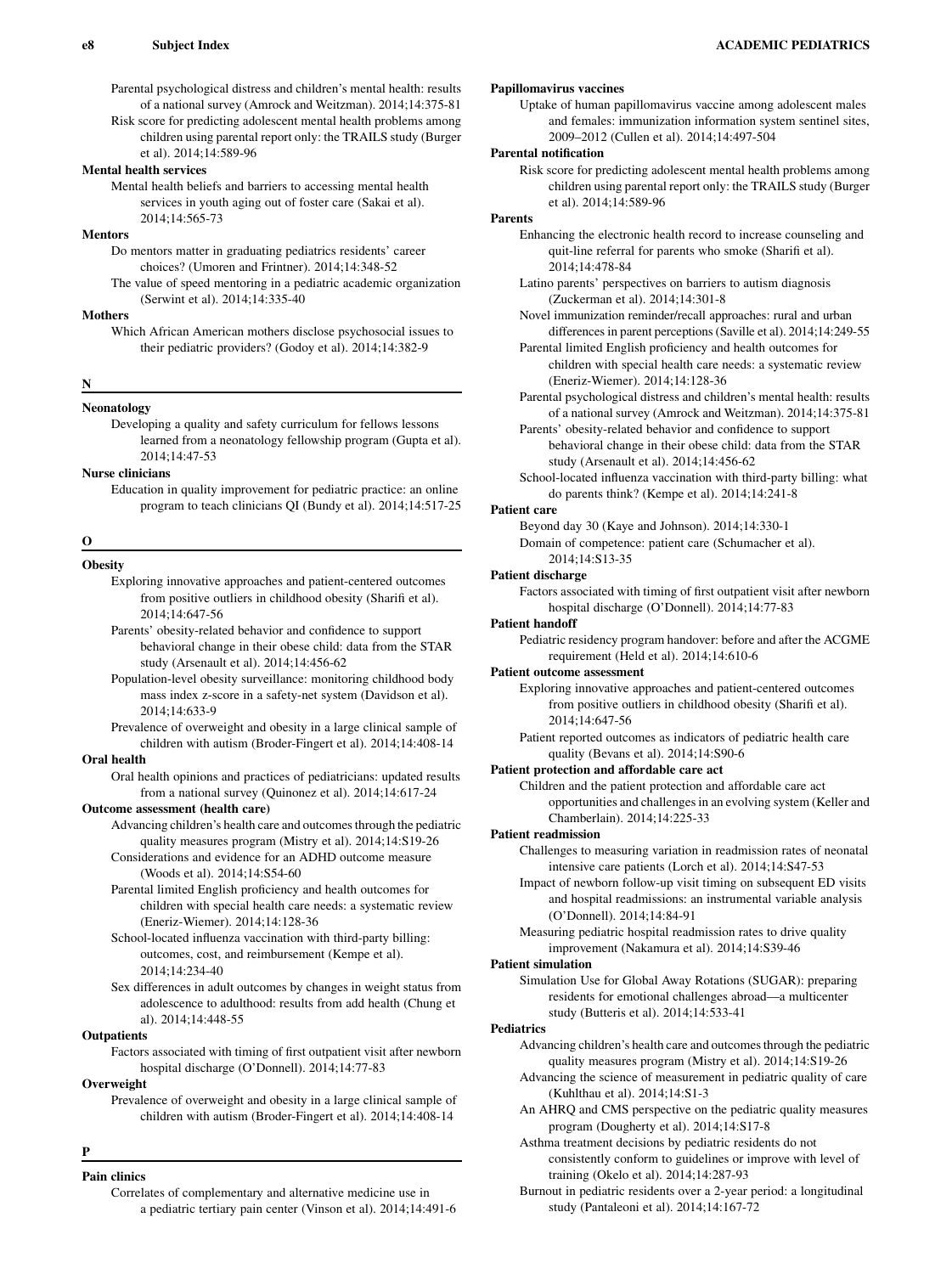### ACADEMIC PEDIATRICS Subject Index e9

- Caregiver low health literacy and nonurgent use of the pediatric emergency department for febrile illness (Morrison et al). 2014;14:505-9
- Challenges and potential solutions to educating learners about pediatric complex care (Bogetz et al). 2014;14:603-9
- Changes to pediatric clerkships' nighttime structure after introduction of the 2011 ACGME resident duty hour standards (Smith and Stevenson). 2014;14:155-8
- A comprehensive model to build improvement capability in a pediatric academic medical center (Kaminski et al). 2014;14:29-39
- Concept and measurement of pediatric value (Forrest and Silber). 2014;14:S33-8
- Correlates of complementary and alternative medicine use in a pediatric tertiary pain center (Vinson et al). 2014;14:491-6
- The current and ideal state of mental health training: pediatric program director perspectives (Green et al). 2014;14:526-32
- Determinants of career satisfaction among pediatric hospitalists: a qualitative exploration (Leyenaar et al). 2014;14:361-8
- Developing measures for pediatric quality: methods and experiences of the CHIPRA pediatric quality measures program grantees (Byron et al). 2014;14:S27-32
- Do mentors matter in graduating pediatrics residents' career choices? (Umoren and Frintner). 2014;14:348-52
- Education in quality improvement for pediatric practice: an online program to teach clinicians QI (Bundy et al). 2014;14:517-25
- Educational scholarship in Academic Pediatrics: reflecting on our past and looking forward to our future (Patrick and Gusic). 2014;14:547-8
- Effect of using pediatric emergency department virtual observation on inpatient admissions and lengths of stay (Cator et al). 2014;14:510-6
- Genomics, personalized medicine, and pediatrics (Feero and Guttmacher). 2014;14:14-22
- The greater good: how supervising physicians make entrustment decisions in the pediatric emergency department (Tiyyagura et al). 2014;14:597-602
- Growing up poor: a pediatric response (Zuckerman). 2014;14:431-5
- The importance of the pediatric quality measurement program in advancing children's health care: a view from children's hospitals (Miller et al). 2014;14:S12-14
- Influence of a systems-based approach to prescribing errors in a pediatric resident clinic (Condren et al). 2014;14:485-90
- Keeping children safe and well: an APA symphony in four movements (Jaffe). 2014;14:109-14
- Legislative advocacy: evaluation of a grand rounds intervention for pediatricians (Bensen et al). 2014;14:181-5
- Low caregiver health literacy is associated with higher pediatric emergency department use and nonurgent visits (Morrison et al). 2014;14:309-14
- Maintenance of certification and pediatrics milestones–based assessment: an opportunity for quality improvement through lifelong assessment (Moyer). 2014;14:S6-7
- Measuring pediatric hospital readmission rates to drive quality improvement (Nakamura et al). 2014;14:S39-46
- A milestone for the pediatrics milestones (Carraccio and Englander). 2014;14:S1-4
- New program requirements present challenges and inspire innovations in med-peds programs (Gardner et al). 2014;14:556-8
- Oral health opinions and practices of pediatricians: updated results from a national survey (Quinonez et al). 2014;14:617-24
- Patient reported outcomes as indicators of pediatric health care quality (Bevans et al). 2014;14:S90-6
- Pediatric education across the continuum: what continuum? (Roberts). 2014;14:325-9
- Pediatric residency program handover: before and after the ACGME requirement (Held et al). 2014;14:610-6
- Pediatric resident education in quality improvement (QI): a national survey (Craig et al). 2014;14:54-61
- Pediatricians can learn to play well with others (Rosenthal). 2014;14:117-9
- Pediatrics and the lure of technology (Crain). 2014;14:4-7 The pediatrics milestone pilot project: perspectives of current pediatric residents (Tocco et al). 2014;14:S8-9
- The pediatrics milestones: pursuit of a national system of workplace-based assessment through key stakeholder collaboration (Hicks et al). 2014;14:S10-2
- Quality improvement educational practices in pediatric residency programs: survey of pediatric program directors (Mann et al). 2014;14:23-8
- Quality improvement skills for pediatric residents: from lecture to implementation and sustainability (Philibert et al). 2014;14:40-6
- Quality measures and the practicing pediatrician: perspectives from the American Academy of Pediatrics (Sachdeva et al). 2014;14:S10-1
- Setting standards to determine core clerkship grades in pediatrics (Dudas and Barone). 2014;14:294-300
- Strengthening the associate program director workforce: needs assessment and recommendations (Narayan et al). 2014;14:332-4
- Training pediatric residents to provide parent education: a randomized controlled trial (McCormick et al). 2014;14:353-60
- Use of simulation-based education: a national survey of pediatric clerkship directors (Vukin et al). 2014;14:369-74
- Using Medicaid and CHIP claims data to support pediatric quality measurement: lessons from 3 centers of excellence in measure development (Gidengil et al). 2014;14:S76-81
- The value of speed mentoring in a pediatric academic organization (Serwint et al). 2014;14:335-40
- Which African American mothers disclose psychosocial issues to their pediatric providers? (Godoy et al). 2014;14:382-9
- Young and reckless? greater standardization and transparency of performance is needed for pediatric performance measures (Austin et al). 2014;14:S15-6

### Perception

- Can a video curriculum on the social determinants of health affect residents' practice and families' perceptions of care? (Klein et al). 2014;14:159-66
- Differing perceptions regarding quality of life and inpatient treatment goals for children with severe disabilities (Nolan et al). 2014;14:574-80
- Novel immunization reminder/recall approaches: rural and urban differences in parent perceptions (Saville et al). 2014;14:249-55

### Personal satisfaction

Predictors of resident satisfaction in caring for limited English proficient families: a multisite study (Hernandez et al). 2014;14:173-80

#### Personality development

- Domain of competence: personal and professional development (Hicks et al). 2014;14:S80-97
- Personalized medicine; see Individualized medicine

### Physicians

The greater good: how supervising physicians make entrustment decisions in the pediatric emergency department (Tiyyagura et al). 2014;14:597-602

#### Pilot projects

The pediatrics milestone pilot project: perspectives of current pediatric residents (Tocco et al). 2014;14:S8-9

## Policy

Policy, politics, and procedure: our role in building systems that improve the health of children (Keller). 2014;14:425-9

## Politics

Policy, politics, and procedure: our role in building systems that improve the health of children (Keller). 2014;14:425-9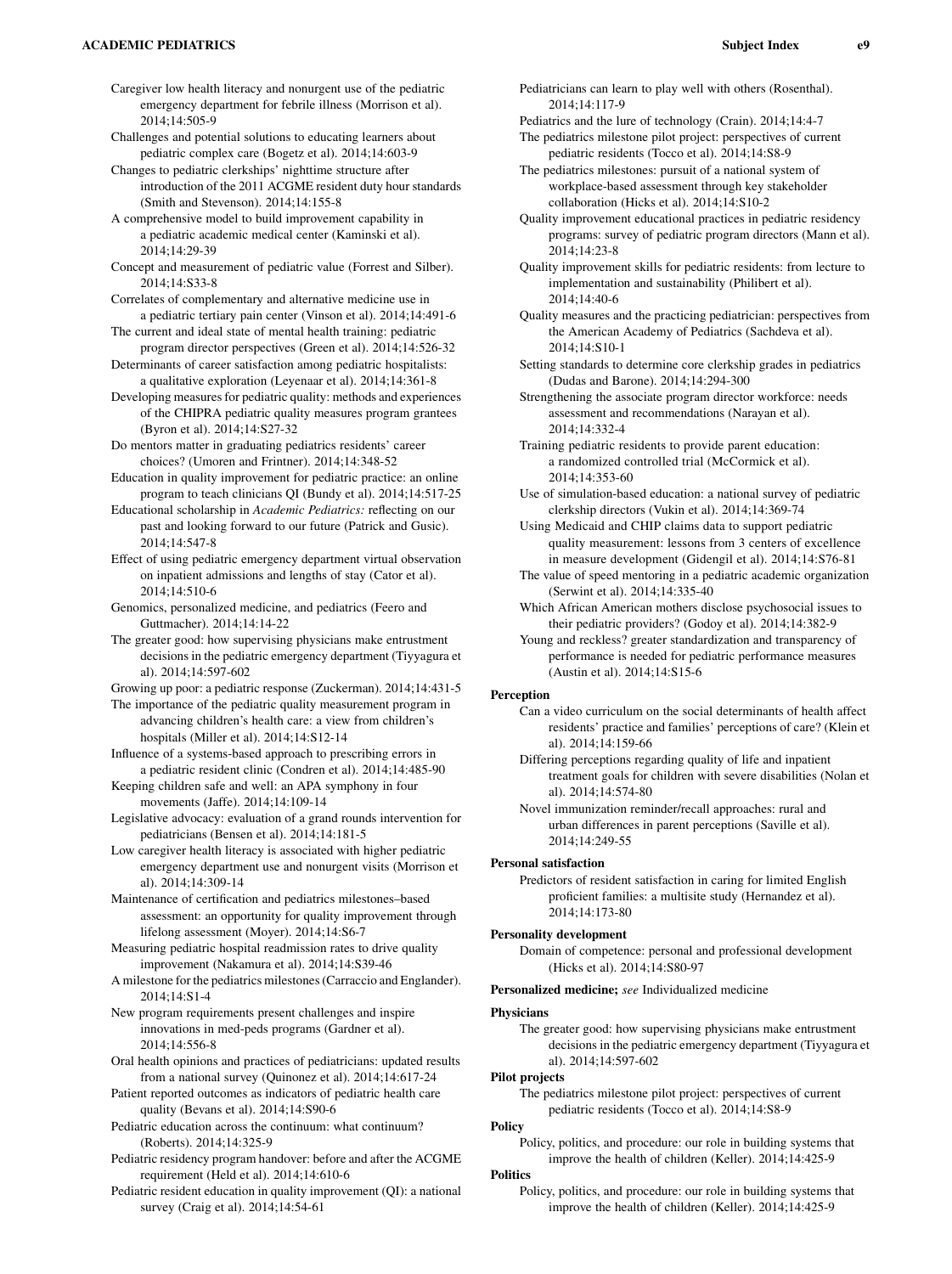## Pregnancy

Interaction between maternal prepregnancy body mass index and gestational weight gain shapes infant growth (Heerman et al). 2014;14:463-70

## Prevalence

Prevalence of overweight and obesity in a large clinical sample of children with autism (Broder-Fingert et al). 2014;14:408-14

#### Professional competence

Domain of competence: personal and professional development (Hicks et al). 2014;14:S80-97

Domain of competence: professionalism (Ludwig). 2014;14:S66-9 Professional practice

Quality improvement educational practices in pediatric residency programs: survey of pediatric program directors (Mann et al).  $2014.14.23 - 8$ 

### Psychology

Which African American mothers disclose psychosocial issues to their pediatric providers? (Godoy et al). 2014;14:382-9

#### Public–private collaboration

Provider attitudes toward public-private collaboration to improve immunization reminder/recall: a mixed-methods study (Albright et al). 2014;14:62-70

### Q

## Quality assurance, health care

Quality measures and the practicing pediatrician: perspectives from the American Academy of Pediatrics (Sachdeva et al). 2014;14:S10-1

#### Quality improvement

- A comprehensive model to build improvement capability in a pediatric academic medical center (Kaminski et al). 2014;14:29-39
- Domain of competence: practice-based learning and improvement (Burke et al). 2014;14:S38-54
- Educating for quality: quality improvement as an activity of daily learning to improve educational and patient outcomes (Co). 2014;14:1-3
- Education in quality improvement for pediatric practice: an online program to teach clinicians QI (Bundy et al). 2014;14:517-25
- Maintenance of certification and pediatrics milestones–based assessment: an opportunity for quality improvement through lifelong assessment (Moyer). 2014;14:S6-7

Measuring pediatric hospital readmission rates to drive quality improvement (Nakamura et al). 2014;14:S39-46

Pediatric resident education in quality improvement (QI): a national survey (Craig et al). 2014;14:54-61

Quality improvement educational practices in pediatric residency programs: survey of pediatric program directors (Mann et al). 2014;14:23-8

Quality improvement skills for pediatric residents: from lecture to implementation and sustainability (Philibert et al). 2014;14:40-6

### Quality of health care

- Advancing the science of measurement in pediatric quality of care (Kuhlthau et al). 2014;14:S1-3
- An AHRQ and CMS perspective on the pediatric quality measures program (Dougherty et al). 2014;14:S17-8
- Child and adolescent health care quality and disparities: are we making progress? (Dougherty et al). 2014;14:137-48
- Developing a quality and safety curriculum for fellows lessons learned from a neonatology fellowship program (Gupta et al). 2014;14:47-53
- Family impacts among children with autism spectrum disorder: the role of health care quality (Zuckerman et al). 2014;14:398-407
- Patient reported outcomes as indicators of pediatric health care quality (Bevans et al). 2014;14:S90-6

### Quality of life

Differing perceptions regarding quality of life and inpatient treatment goals for children with severe disabilities (Nolan et al). 2014;14:574-80

## **Questionnaires**

The Transition Readiness Assessment Questionnaire (TRAQ): its factor structure, reliability, and validity (Wood et al). 2014;14:415-22

### R

## Randomized controlled trials as topic

Training pediatric residents to provide parent education: a randomized controlled trial (McCormick et al). 2014;14:353- 60

#### Reference standards

Young and reckless? greater standardization and transparency of performance is needed for pediatric performance measures (Austin et al). 2014;14:S15-6

#### Referral and consultation

Factors associated with early intervention referral and evaluation: a mixed methods analysis (Jimenez et al). 2014;14:315-23

## Refugees

The double disability of refugee children (Minhas). 2014;14:8-9 Reliability and validity; see Reproducibility of results

#### Reproducibility of results

The Transition Readiness Assessment Questionnaire (TRAQ): its factor structure, reliability, and validity (Wood et al). 2014;14:415-22

#### Research

Evaluating Washington State's immunization information system as a research tool (Jackson et al). 2014;14:71-6

- The National Children's Study 2014: commentary on a recent national research council/institute of medicine report (McCormick et al). 2014;14:545-6
- The research home: partnering with families (Hoberman). 2014;14:549-53
- Transition care: future directions in education, health policy, and outcomes research (Sharma et al). 2014;14:120-7

#### Retirement

Systematic evidence-based quality measurement life-cycle approach to measure retirement in CHIPRA (Dougherty et al). 2014;14:S97-103

### Rural population

Novel immunization reminder/recall approaches: rural and urban differences in parent perceptions (Saville et al). 2014;14: 249-55

## S

## Safety

Developing a quality and safety curriculum for fellows lessons learned from a neonatology fellowship program (Gupta et al). 2014;14:47-53

Keeping children safe and well: an APA symphony in four movements (Jaffe). 2014;14:109-14

#### Schools

- Middle school student attitudes about school drinking fountains and water intake (Patel et al). 2014;14:471-7
- School-located influenza vaccination: can collaborative efforts go the distance? (Humiston et al). 2014;14:219-20

School-located influenza vaccination with third-party billing: outcomes, cost, and reimbursement (Kempe et al). 2014;14:234-40

School-located influenza vaccination with third-party billing: what do parents think? (Kempe et al). 2014;14:241-8

## Self-assessment

The Transition Readiness Assessment Questionnaire (TRAQ): its factor structure, reliability, and validity (Wood et al). 2014;14:415-22

### Sex characteristics

Sex differences in adult outcomes by changes in weight status from adolescence to adulthood: results from add health (Chung et al). 2014;14:448-55

Sex differences; see Sex characteristics